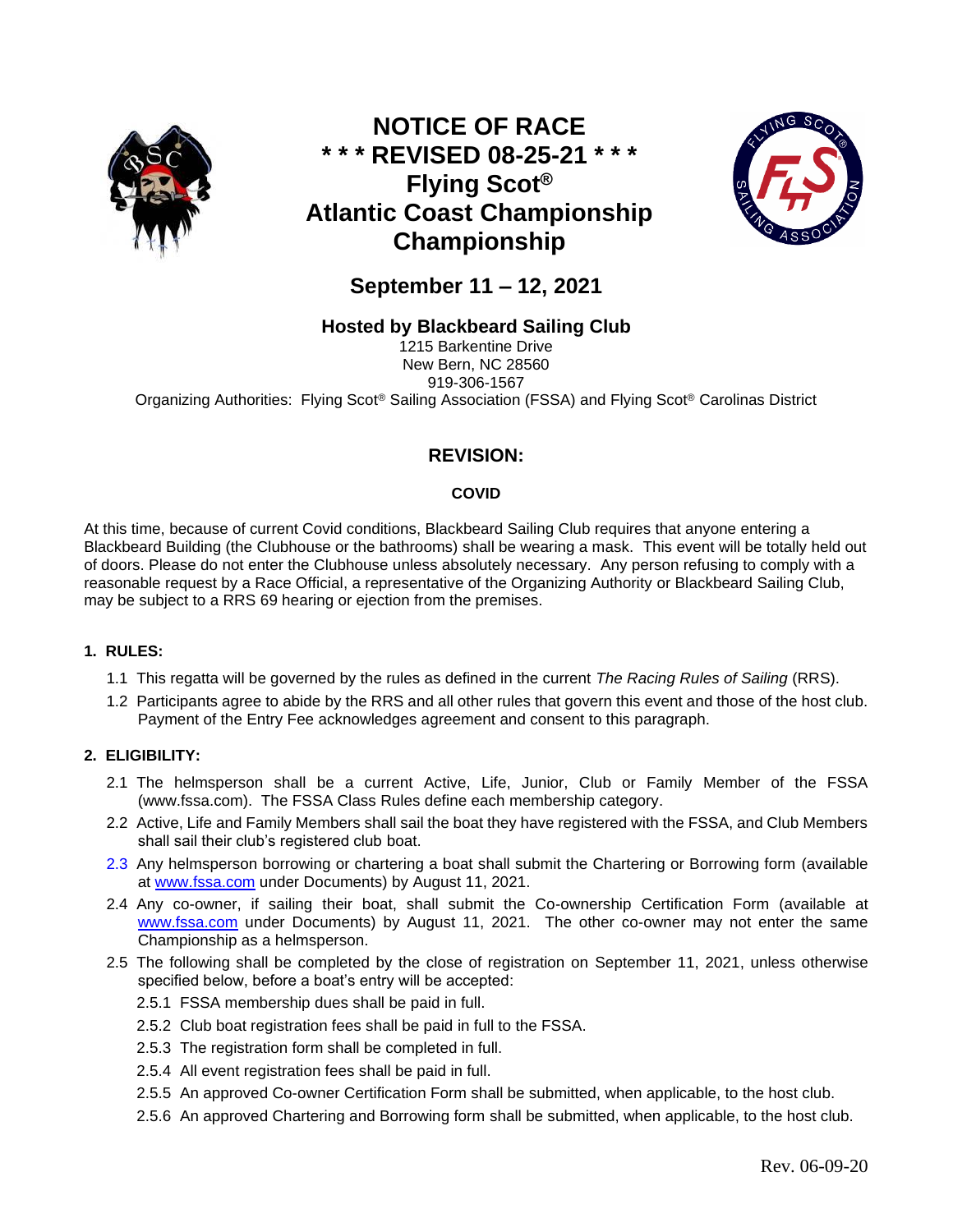#### **3. REGISTRATION:**

- 3.1 Registration may be done online at<https://tinyurl.com/FSACC2021> and on-site in the clubhouse.
- 3.2 Registration shall be completed by 0930, September 11, 2021.
- 3.3 **Check-in at the on-site registration is required**, and Sailing Instructions and the Notice of Race (NOR) will be available there.

#### **4. FEES:**

- 4.1 The registration fee includes the Welcome Party Friday evening, continental breakfast Saturday and Sunday and Happy Hour on Saturday after racing. Lunches and Saturday dinner are available for purchase.
- 4.2 **Please see the table below for the fees and dates for early and late registration.**

#### **FEES**

|                               | Through September 1, 2021 | After September 1, 2021 |
|-------------------------------|---------------------------|-------------------------|
| Entry Fee                     | \$70.00                   | \$75.00                 |
| Saturday Dinner               | \$15.00 per person        | $$20.00$ per person     |
| Lunches - Saturday and Sunday | \$12 per person           | \$14 per person         |

#### **5. SCHEDULE:**

- 5.1 A maximum of five races are planned.
- 5.2 For a list of events, dates and times, see the Regatta Schedule at the end of the NOR.

#### **6. MEASUREMENT:**

- 6.1 Boats and sails must conform to the Specifications in the Class Rules.
- 6.2 All sail numbers shall match the hull number except for chartered boats, and club boats must be identified as proscribed in Class Rule, Article B-IX.
- 6.3 Each boat must carry safety equipment required by the FSSA which includes having a bow bag and transom port.

#### **7. VENUE:**

7.1 The race area will be on open water of the Neuse River in the vicinity of Broad Creek approximately a mile from the club.

#### **8. THE COURSES:**

8.1 The courses to be sailed will be described in the Sailing Instructions. At a minimum, windward-leeward courses will be included.

#### **9. PENALTY SYSTEM:**

9.1 RRS Appendix V, Alternative Penalties, Rules V1 and V2 will be in effect,

#### **10. SCORING:**

- 10.1 One completed race will constitute a series.
- 10.2 Each boat's score shall be the total of her race scores, and no score shall be excluded. This changes RRS A2.1.

#### **11. PRIZES:**

- 11.1 Keeper trophies will be awarded as follows:
	- 11.1.1 1st through 5th place, skipper and crew.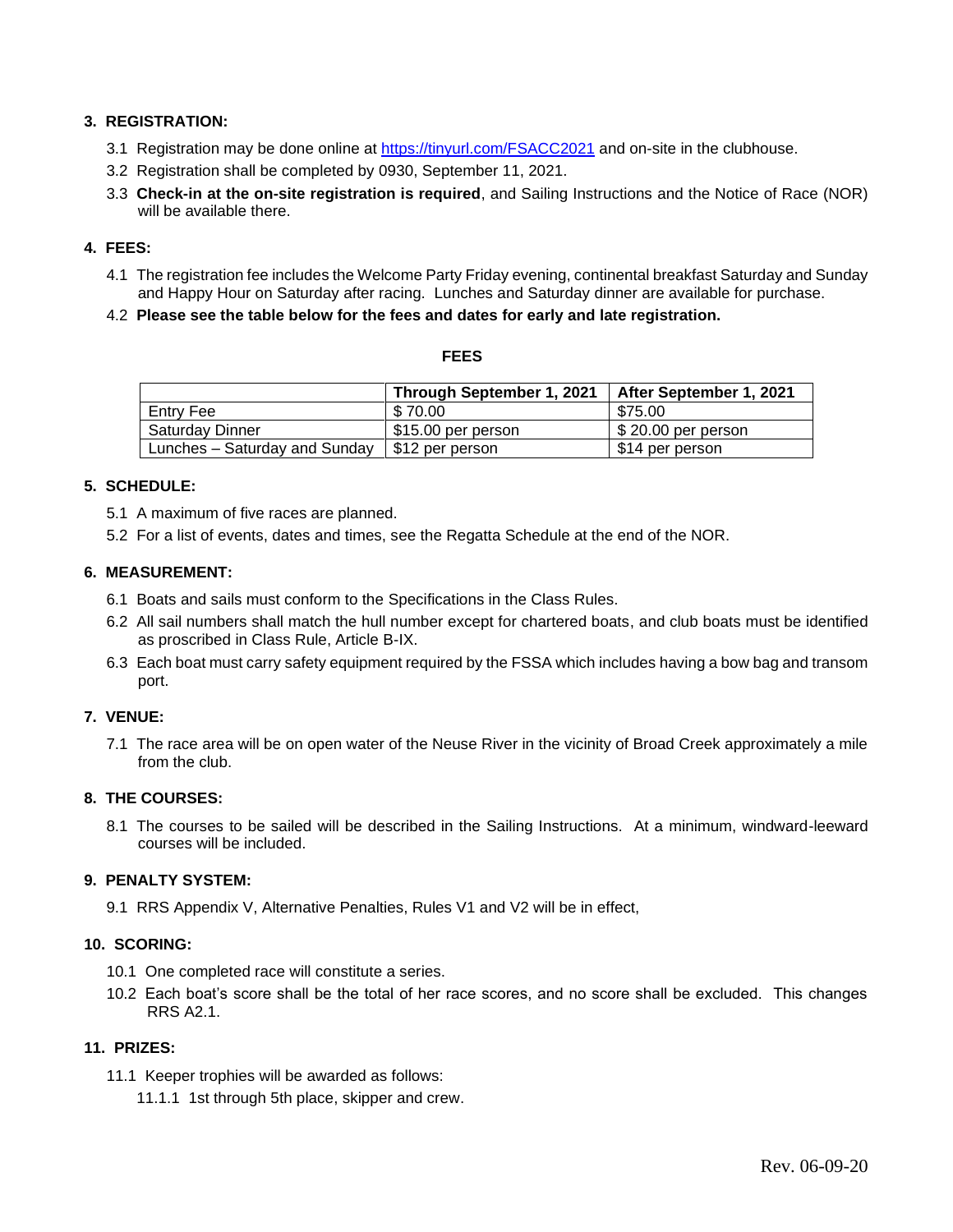#### **12. BERTHING/PARKING/LAUNCHING:**

12.1 There will be marked parking spots on the grounds. There will likely by berths available to leave your boat in the water overnight if you like. Hoses will be available to wash off boats post racing. BSC has 2 ramps available for launching and retrieving boats**.** 

#### **13. SUPPORT BOATS:**

13.1 A competitor shall not use support or spectator personnel or their equipment, including tow vessels, while away from the dock unless they have been pre-approved by the Protest or Race Committee, or made available to all competitors by an Organizing Authority.

#### **14. RADIO COMMUNICATION:**

14.1 The race committee may use VHF radios to communicate with competitors while racing. See Class Rules, Article S-V - Racing Restrictions, Paragraph 7 for more information regarding electronic equipment.

#### **15. DISCLAIMER OF LIABILITY:**

15.1 Competitors participate in the regatta entirely at their own risk (see RRS 4 Decision to Race). The Organizing Authorities will not accept any liability for material damage, personal injury or death sustained in conjunction with, prior to, during, or after the regatta and all events associated with it.

#### **16. FURTHER INFORMATION:**

Regatta Chair: Charlie Buckner - [c\\_buckner@hotmail.com](mailto:c_buckner@hotmail.com) (919) 518-7908

| <b>Date</b>            | <b>Event</b>                 | Time         | Location  |
|------------------------|------------------------------|--------------|-----------|
| Friday                 | Registration                 | 1700 - 1900  | Clubhouse |
| September 10           | <b>Welcome Party</b>         | 1800         | Clubhouse |
|                        |                              |              |           |
| Saturday               | <b>Continental Breakfast</b> | 0700-0900    | Clubhouse |
| September 11           | Registration                 | 0800 - 0930  | Clubhouse |
|                        | <b>Competitors' Meeting</b>  | 1000         | Clubhouse |
|                        | Lunch pick-up                | 1015         | Clubhouse |
|                        | <b>First Warning Signal</b>  | 1130         |           |
|                        | Happy Hour                   | After racing | Clubhouse |
|                        | <b>Dinner</b>                | 1800         | Clubhouse |
|                        |                              |              |           |
| Sunday<br>September 12 | <b>Continental Breakfast</b> | 0700-0900    | Clubhouse |
|                        | Lunch pick-up                | 0900         | Clubhouse |
|                        | <b>First Warning Signal</b>  | 1030         |           |
|                        | No Warning Signal After      | 1300         |           |
|                        | Awards                       | After racing | Clubhouse |

# **REGATTA SCHEDULE**